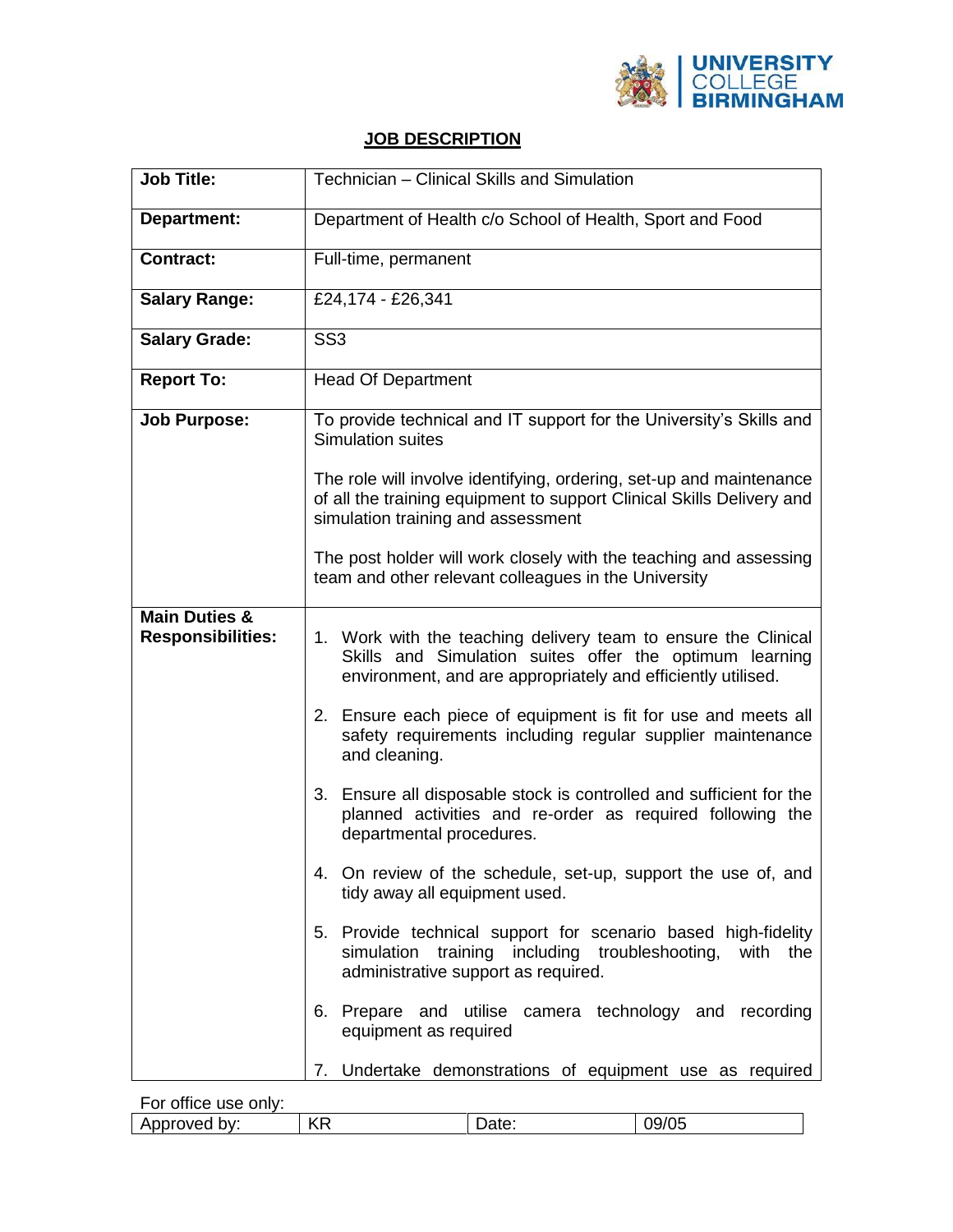

| including the induction of new staff.                                                                                                                                                                                             |
|-----------------------------------------------------------------------------------------------------------------------------------------------------------------------------------------------------------------------------------|
| 8. Undertake a monthly audit to ensure the equipment and<br>resources available are appropriate and meet the needs of<br>the students – to feedback into departmental meetings.                                                   |
| 9. Develop and maintain relationships with suppliers/company<br>representatives to ensure the most appropriate equipment is<br>identified for the use of the students.                                                            |
| 10. Participate fully in Department/University activities, including<br>attendance at relevant meetings, boards and committees, as<br>well as recruitment, admissions and assisting in the<br>interviewing of potential students. |
| 11. Undertake clinical/simulation activities in accordance with the<br>Department policy, including personal clinical/simulation<br>updating.                                                                                     |
| 12. To attend meetings, training sessions and events that will<br>encourage the development and growth of the programme<br>providing feedback to the teaching team and head of<br>department.                                     |
| 13. To ensure practice is in line with the requirements of the<br>General Data Protection Regulations.                                                                                                                            |
| 14. To commit to upholding the principles of Safeguarding and<br>the PREVENT agenda.                                                                                                                                              |
| 15. Any other duties commensurate with the nature and grade of<br>the post.                                                                                                                                                       |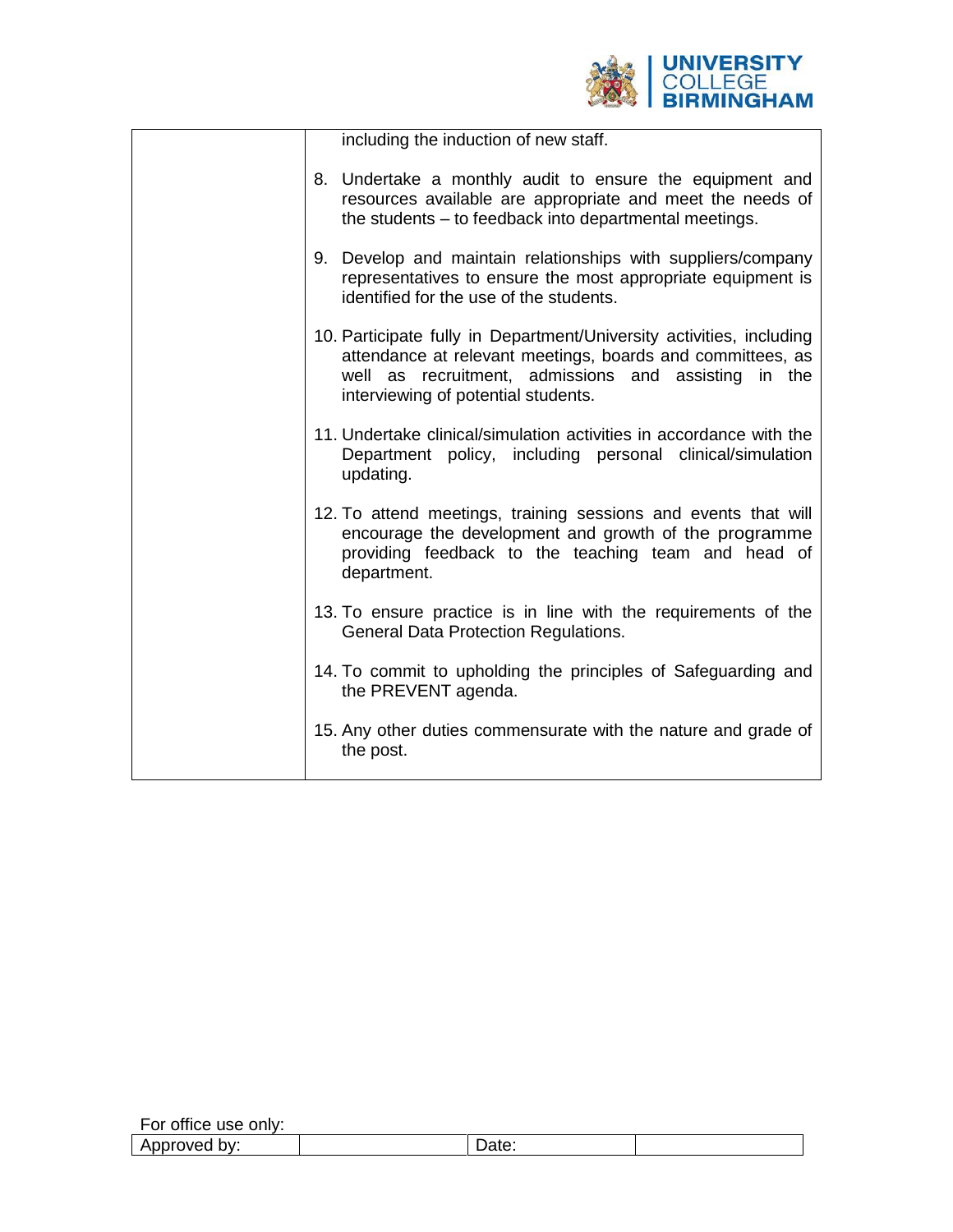

## **PERSON SPECIFICATION**

|                    | <b>Post:</b>   Technician – Clinical Skills and Simulation                                                          | Weighted<br>criteria |
|--------------------|---------------------------------------------------------------------------------------------------------------------|----------------------|
|                    |                                                                                                                     |                      |
| <b>Experience:</b> |                                                                                                                     |                      |
| 1                  | Work experience within an IT / technical workplace                                                                  |                      |
| $\overline{2}$     | Knowledge of simulation / VR and IT equipment                                                                       |                      |
| 3                  |                                                                                                                     |                      |
| 4                  |                                                                                                                     |                      |
| 5                  |                                                                                                                     |                      |
|                    |                                                                                                                     |                      |
|                    | <b>Skills &amp; Abilities:</b>                                                                                      |                      |
| 6                  | Skilled in the use of technology, IT, Audio-Visual and camera<br>technology with an application to teaching.        |                      |
| $\overline{7}$     | Ability to work as part of a team and independently.                                                                |                      |
| 8                  | Excellent verbal, IT and written communication skills with sound                                                    |                      |
|                    | organisational and administrative skills, with a proven ability to<br>respond to deadlines                          |                      |
| 9                  | Attention to detail and take responsibility for own actions                                                         |                      |
| 10                 | Ability to motivate self and others and facilitate learning amongst a                                               |                      |
|                    | diverse range of students and staff                                                                                 |                      |
|                    |                                                                                                                     |                      |
|                    | <b>Education &amp; Qualifications:</b>                                                                              |                      |
| 11                 | Evidence of post-16 study success i.e. A-Levels, BTEC, FdA degree                                                   |                      |
|                    | or similar in a related field                                                                                       |                      |
| 12                 |                                                                                                                     |                      |
| 13                 |                                                                                                                     |                      |
| 14                 |                                                                                                                     |                      |
| 15                 |                                                                                                                     |                      |
|                    |                                                                                                                     |                      |
|                    | <b>Training &amp; Professional Development:</b>                                                                     |                      |
| 16                 | Record of relevant professional development, and willingness to<br>engage in any further training deemed necessary. |                      |
| 17                 | Understanding and knowledge of current health, safety and hygiene<br>legislation                                    |                      |
| 18                 |                                                                                                                     |                      |
| 19                 |                                                                                                                     |                      |
| 20                 |                                                                                                                     |                      |
|                    |                                                                                                                     |                      |
| Other:             |                                                                                                                     |                      |
| 21                 | Flexible approach to work including a willingness to work occasional<br>evenings and weekends.                      |                      |
| 22                 | An understanding of the principles of Safeguarding and the                                                          |                      |
|                    | PREVENT agenda in the context of further and higher education.                                                      |                      |
| 23                 |                                                                                                                     |                      |
| 24                 |                                                                                                                     |                      |

For office use only:

|  | bv.<br>ட<br>W<br>п<br>w<br>. . | ′₽<br>$\mathbf{z}$<br>`` | <b>ALU.</b> | vu |
|--|--------------------------------|--------------------------|-------------|----|
|--|--------------------------------|--------------------------|-------------|----|